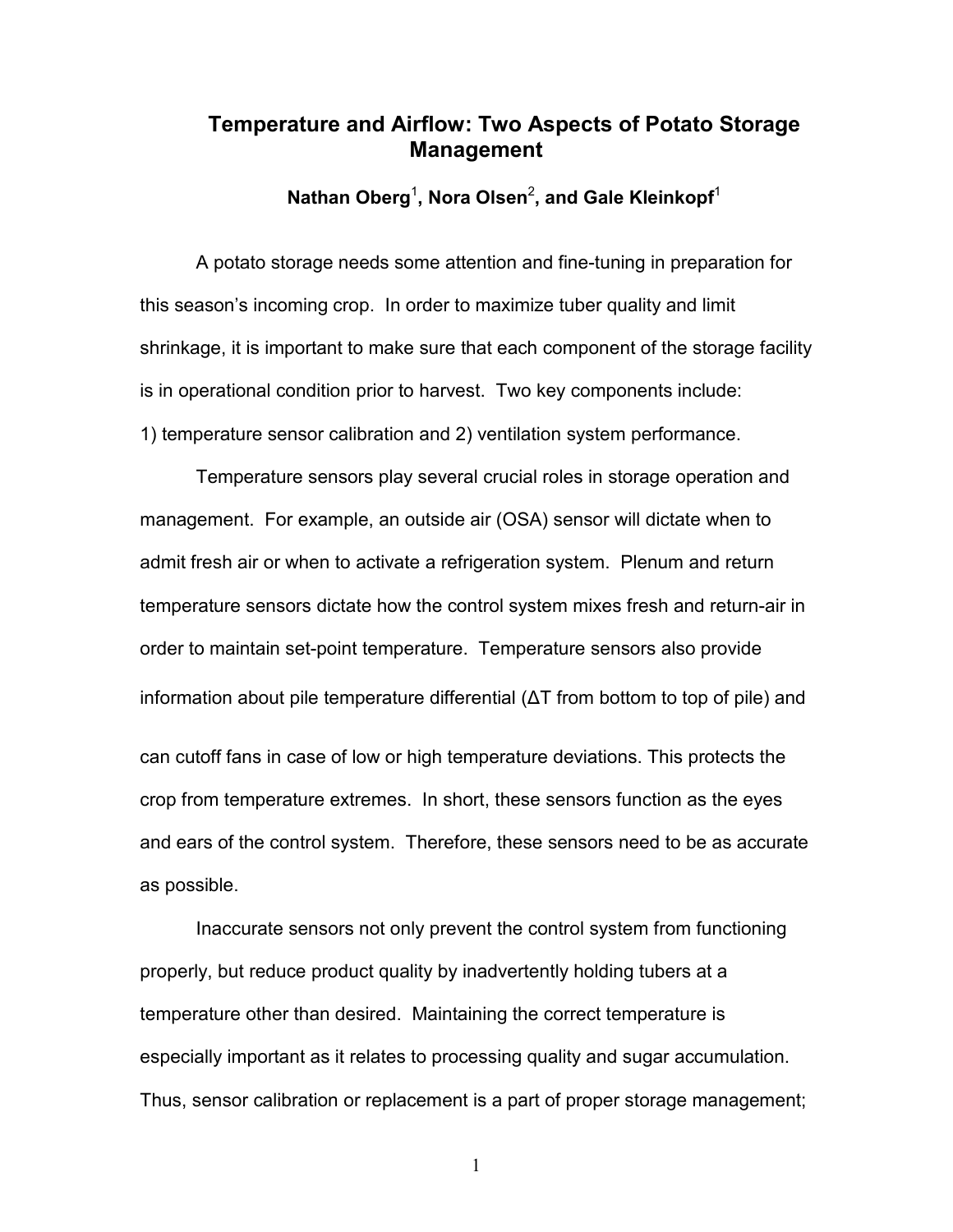as well as an economic issue. A wide variety of temperature sensors are commonly found in potato storages. These include resistance temperature detectors (RTD's), thermistors, as well as glass and bimetallic thermometers. All sensors (OSA, pile, plenum, and return) should be routinely checked and calibrated or replaced. Some types, such as RTD's, are difficult to calibrate and are best calibrated or replaced by a ventilation system service provider. The others listed can be corrected on site.

## **Temperature Sensor Calibration**

A fairly simple method of calibration is to compare the sensor reading to that of a reference thermometer under standardized ice-bath conditions. A reference thermometer should be one that is known to be accurate and well calibrated. These thermometers can be obtained from industrial and laboratory suppliers as well as from ventilation system service providers. To standardize the conditions, form an ice-water slurry in an insulated container (e.g. thermos). Place both the reference thermometer and the sensor of question in the slurry and agitate. The reference thermometer should read close to 32 ºF. The exact temperature will vary with impurities in the water and elevation relative to sea level, so take that into account as well. Once the readings have stabilized record the temperature from each sensor. The difference in temperature readings between the reference and sensor is the 'offset' value. Use this offset value to add or subtract from the sensor reading to obtain the correct reading. Each sensor will likely vary in the offset value, so all sensors need to be calibrated. The offset value for each sensor should be recorded in a storage logbook and

2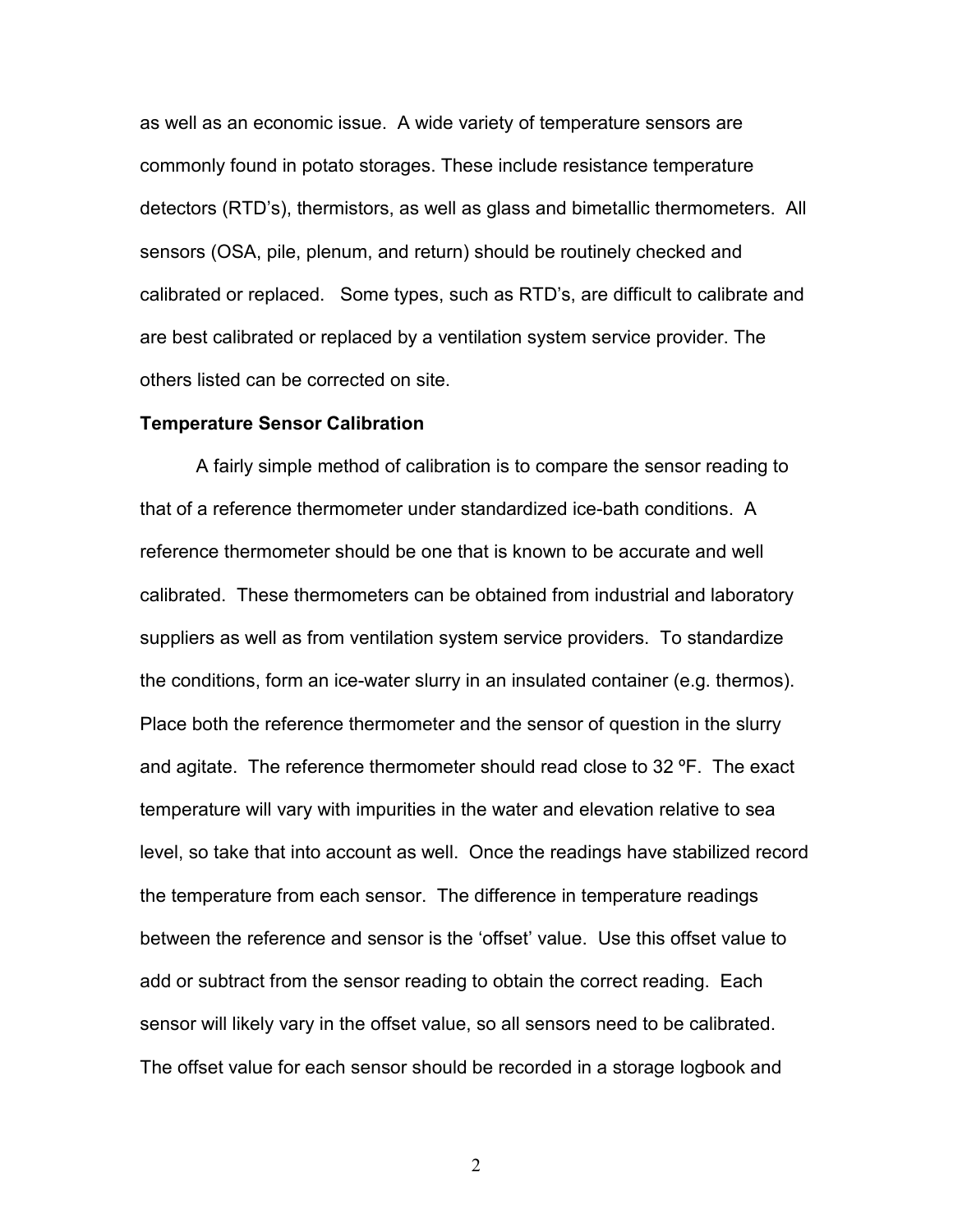checked periodically by repeating the above calibration procedure. Pulp temperature thermometers can also be calibrated in this manner.

## **Ventilation System Performance**

Now that the control system is providing air of the correct temperature, it is the job of the ventilation system to uniformly deliver it through the pile. The ability of the ventilation system to supply air can be significantly limited by the condition of various system components. For example, airflow and static pressure measurements were recently taken in a commercial storage. The system was found to be delivering less airflow than design specifications. A detailed examination revealed that the refrigeration coils and evaporative cooling media were fouled or plugged to the point that the system static pressure was elevated from the design specifications. This produced a significant resistance to airflow. Airflow was reduced by 7%, so less than 17 CFM/ton was delivered instead of the desired 18 CFM/ton. Seven percent may not seem like much, but when coupled with the overall reduction of system efficiency and performance, it would cost more money to deliver this smaller volume of air than it would to deliver the design airflow. Plus, the product quality benefits associated with proper airflow are reduced.

Both temperature sensor accuracy and ventilation system performance are closely linked with stored product quality and profitability. Time spent checking sensors as well as maintaining ventilation system components will greatly enhance your ability to maintain product quality in storage.

3